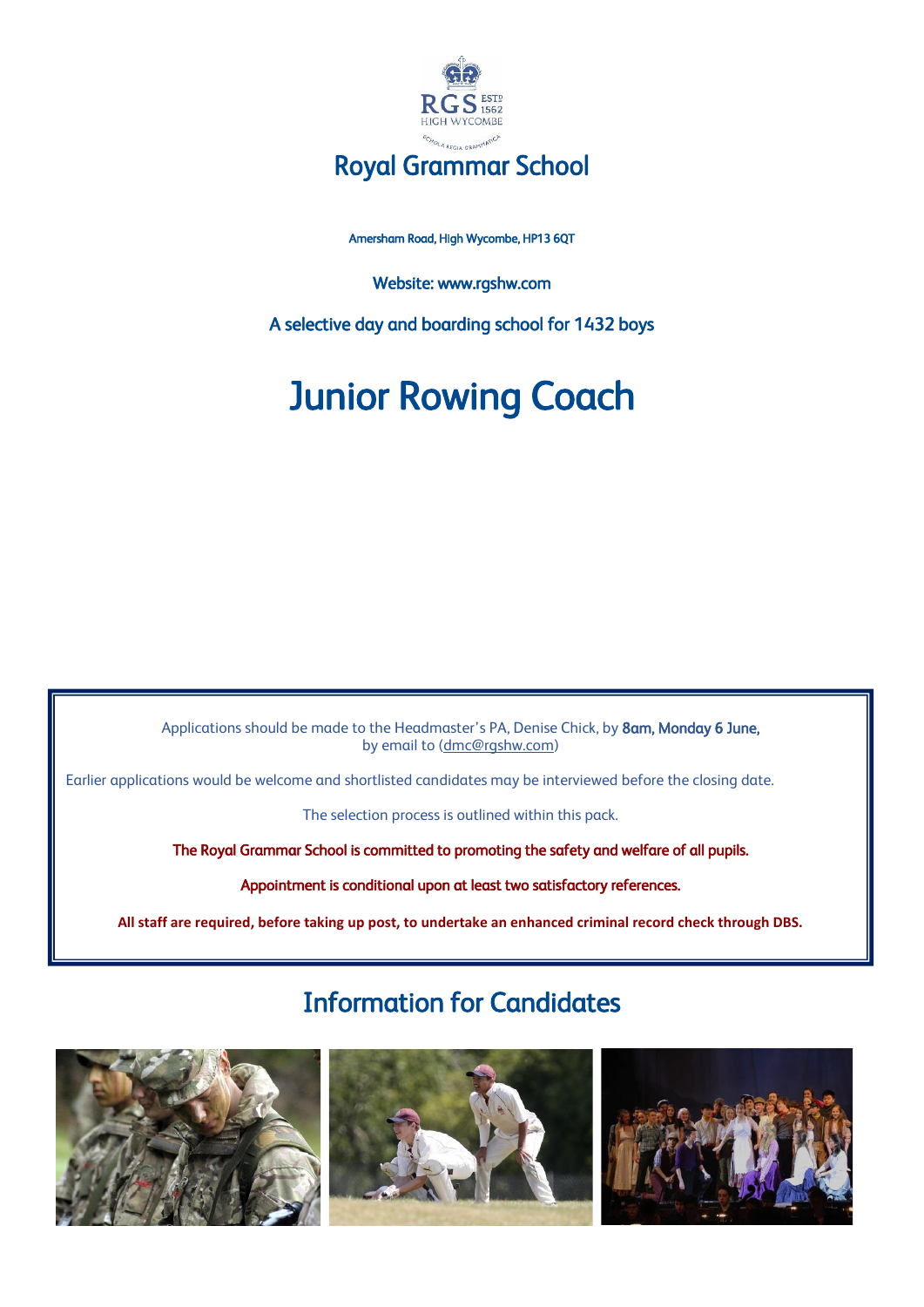

#### FROM THE HEADMASTER

RGS is an exceptional place. We have a vision to be seen as world class in offering those most naturally able the best that a state funded school can offer. We have a proud tradition, dating back to the 13<sup>th</sup> Century of educating young men.

We have high academic standards, excellent examination results and consistently feature amongst the top state schools in England. Almost all students progress to good universities including approximately 15 to Oxford and Cambridge, other stellar institutions and to the USA.

Our broad and balanced curriculum is not the full story and we look far beyond its confines with a vast array of cocurricular opportunities unparalleled, I believe, in the state sector.

Our innovative teachers deliver a high-quality classroom experience combined with exceptional pastoral care. We ensure that, in this large school, every boy is known as an individual.

We encourage all Wycombiensiens to be self-confident, positive, healthy and enquiring young men who acquire the qualities of tolerance and respectfulness embodied through a modesty of manner. The result is a happy, closeknit community where we enjoy each other's company, and friendships for life are formed.

Most of our students are day boys. Boarding, however, has a unique capacity to shape the lives of young people and RGS offers this provision to 70 boys. Full and weekly boarding is on offer and pays a substantial roe within the life of the school.

You will very much enjoy working with the boys here who are courteous, committed, caring and entertaining. The commitment and dedication of staff who all work towards achieving our vision are the vital component in ensuring the success of RGS. We are looking for well-qualified and enthusiastic colleagues to join us who are passionate about their subject and responsibility, and are willing to go the extra mile to be a part of our exciting journey.

I hope that you find the information of use and look forward to receiving your application if you feel that this opportunity would suit what you have to offer. Thank you for your interest in RGS.

I am delighted that you are considering joining us.

Best wishes

Philip Wayne

[Media Video](about:blank) 

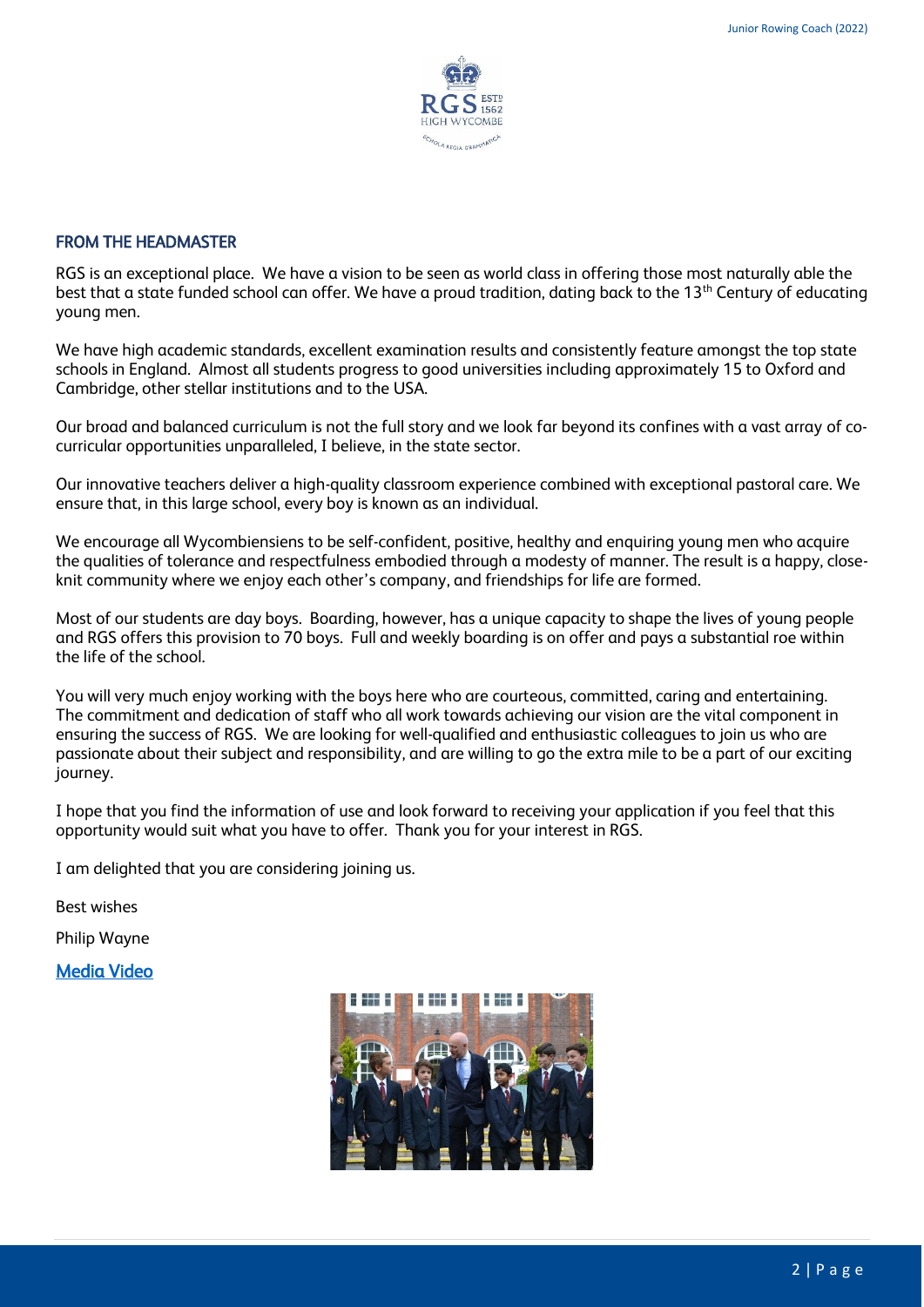

## Departmental Information Junior Rowing Coach

#### **Background**

The RGS is an outstanding boys' grammar school in High Wycombe. The school caters for boys aged 11-18 and has an outstanding reputation both academically and for sport. We are looking for to appoint one or more parttime Junior Rowing Coaches.

The successful applicant can start as soon as the process is complete or at the latest at the start of the Autumn term.

RGS High Wycombe Boat Club is based on the water at Longridge Activity Centre, Marlow, which provides a 5km stretch of water for training between Marlow and Cookham; the boys also have access to facilities at the school for land training. Rowing is a popular co-curricular activity at the school but is not a curriculum sport. Training takes place after school and at weekends. There has been a rowing club at the school for more than 65 years. Since 2016, the club has been led by a paid part-time coaching team and has doubled in size.

The school club, although small for many years, has medalled at the Scullery, National Schools Regatta and British Junior Rowing Championships. The school has twice represented GB in the annual GB vs France match: a J16 Quad in 2014 and a J16 double in 2016. Several boys have been selected for further training following the Junior GB trials. Two old boys of the school have rowed in Oxford Isis boats. This year, one J16 rower has been identified by the GB rowing programme.

The school annually runs a successful Easter Learn to Row course for J13s. In the last five years, the course has attracted a significant number of boys as a result of the club's successes. This year over 40 boys have signed up for the Learn to Row group. In 2021/22 the club consist of 30 J14s, 28 J15s, 15 J16s and 7 J17/J18s. The majority of the senior boys have been sculling since they were J13s.

The club has three coxless quads, five coxed quads, five doubles and six singles as well as four launches. In the autumn and early spring term, the rowing club has a training space at the school for land training; the club has sixteen ergos. The boys also use the school gym supervised by the strength and conditioning team.

The club is actively supported by a "Friends of Rowing" who fundraise for the club and support the boys providing practical help with boat maintenance and transport to events. The club is funded through parental donations.

#### Purpose of Role

To assist in the training of both the Junior and Senior squads

#### Outline of Role

The Junior Rowing Coach is responsible for ensuring high standards of training and welfare.

#### Personal attributes

- It is essential that the Junior Rowing Coach has the self-confidence to direct the junior rowers.
- They must have a desire to succeed tempered by a sense of fairness and responsibility for the mental and physical welfare of the rowers.

#### **Qualifications**

- Rowed for at least 3 years and performed well at a national level.
- RYA Power boat level 2 certificate
- Must have a current driving licence.
- Advantageous:
	- o First Aid Certificate
	- o Level 2 Coaching in Rowing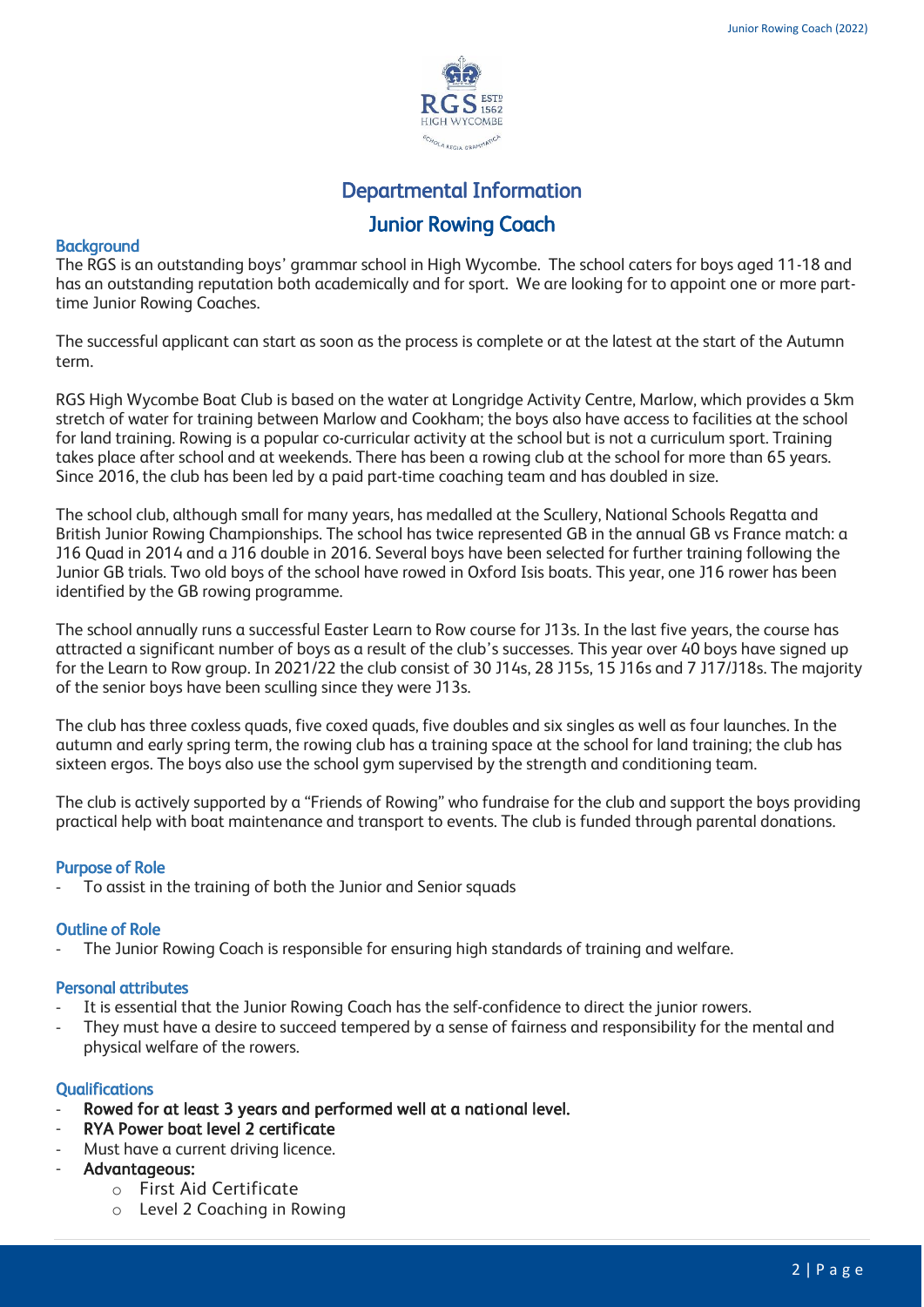

### Junior Rowing Coach Job Description

#### As Junior Rowing Coach

#### Accountable to:Head of Rowing

- Coaching and developing the squad, to achieve their full potential whether at the national level or for pleasure.
- Working in accordance with the club safety plan, including registering pupils at each session If necessary,
	- o Selecting races and events that are manageable with the resources allocated in collaboration with the Head Coach
	- o Providing fair and balanced crew selection methods for local and national races in collaboration with the Head Coach
- Following school policies as agreed by the governing body
- Undertaking other duties of an appropriate nature as may be reasonably required by the Headmaster

The coaching squad work after school weekdays 4-6pm at Longridge or at School when conditions/light require. We fully use the weekends offering sessions from 8am to 4pm on both Saturday & Sunday in small groups of around 5.

Our coaching team include elite rowers, students studying sports science and masters rowers who also coach.

We are looking for coaches to help us make the best of the hours and resources available. Please let us know in your application when you can offer to coach.

This job description is written at a specific time and is subject to change as the demands of the governors and needs of the School change. The role requires flexibility and adaptability and employees of the School need to be aware that they may be asked to perform tasks and given responsibilities not detailed in this job description.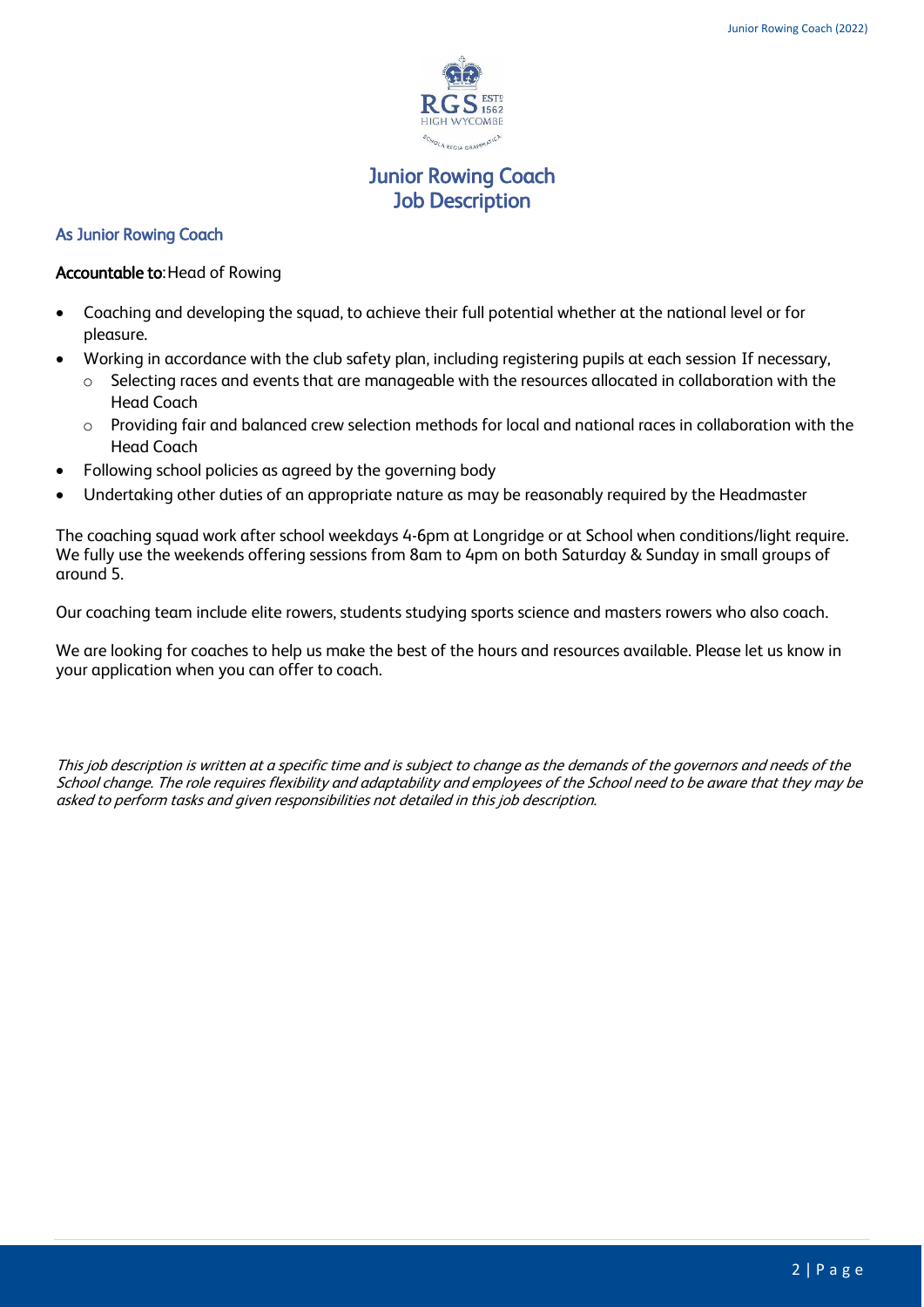

### **General Information**

#### This is general information for all who apply for a post at RGS. Some of it will not be relevant to this post, but I trust that you will find it useful in forming a picture of the School.

#### Support staff at RGS

Support staff at RGS provide a vital role in ensuring that the School not only runs smoothly but continues to develop. Whether joining one of the administration teams, being a technician, a support assistant, gap student, and working on the finances or around the extensive school estate, RGS welcomes colleagues from all backgrounds to bring an added dimension to our staff body. A range of roles exists from part time, term time only to full time and support staff have excellent opportunities to contribute towards school life. Although we do not ask our support staff to undertake teaching roles, we warmly encourage participation in school trips and cocurricular activities.

#### Facilities at RGS

- All-weather sports facilities.
- Rolling programme of classroom and laboratory refurbishment into 'state of the art' learning spaces
- Purpose-built language and music suites.
- The Rennie Mathematics Building with extensive, modern facilities
- Purpose-built Fraser Youens Boarding House for 70 boarders [Boarding video](https://youtu.be/j5Wnf2ed1f0)

#### Salary, benefits and wellbeing at RGS

Support staff are paid on the RGS scales, which are closely related to the locally negotiated Buckinghamshire Council pay range. For the benefit of support staff, the School participates in the Local Government Pension Scheme. We are a mutually supportive team and endeavour to ensure that all staff have a healthy work / life balance.

| We offer |                                                | Wellbeing |                           |
|----------|------------------------------------------------|-----------|---------------------------|
|          | Excellent pension scheme                       |           | Staff football            |
|          | Cycle to work scheme                           | ٠         | Staff Yoga                |
|          | Free membership of the School's Fitness Suite  | $\bullet$ | Staff badminton           |
|          | Free use of the swimming pool                  |           | Staff tennis              |
|          | Tax efficient purchases of gadgets through the | ٠         | Staff touch rugby         |
|          | tech scheme                                    | $\bullet$ | Christmas party           |
|          | Staff common room with free tea & coffee       | $\bullet$ | Secret Santa              |
|          | On site hot and cold food                      | ٠         | Secret buddy              |
|          | Social functions/concerts/plays etc            | $\bullet$ | Wellbeing group meetings  |
|          | Car parking onsite                             |           | Common Room cake day      |
|          | Accommodation (limited)                        | $\bullet$ | Wellbeing week            |
|          | Long service awards                            | $\bullet$ | End of term get-togethers |

#### Common Room at RGS

The Common Room exists as a formally constituted body of the teaching and support staff within the School. The committee consists of a Chairman, Treasurer and Secretary. The Common Room provides a cohesive, stimulating and enjoyable environment and a variety of social functions are organised throughout the year.

The Common Room is well equipped and includes tea and coffee making facilities, provided free of charge to all staff, a lounge, kitchen area and staff shower rooms. The Common Room subscribes to a range of national and local newspapers and journals. On a day-to-day basis, the Common Room acts as an important facility for staff to meet socially, collect mail and circulars, share information with others and relax!